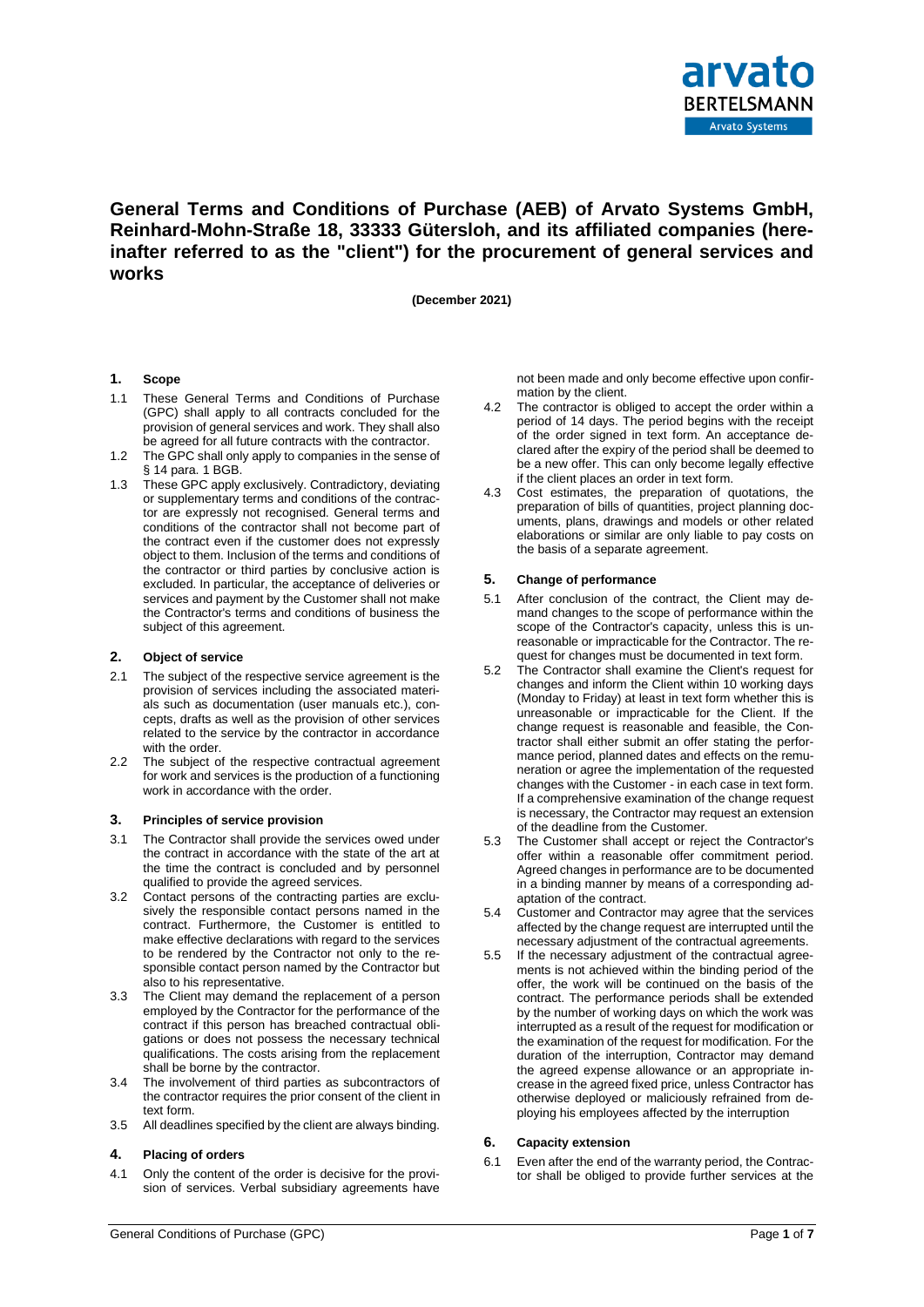request of the Client against appropriate remuneration, in particular services which fully maintain the care and maintenance of the product for use by the Client. The Contractor is also obliged to inform the Customer of any necessary care and maintenance measures.

- 6.2 A new order is always necessary to extend the scope of services covered by the contract. An extension of the contractual scope of services through actual continuation of the service is not intended by the client and contractor and does not constitute an implied declaration of intent regarding an extension or implied conclusion of a new contract, unless the contractor has expressly informed the client of this beforehand. Remuneration for services which are provided without explicit assignment in text form or against the will of the client is excluded.
- 6.3 The client can demand the change of the contractually specified services in text form until the proper completion of the service provision. If the Client's request for modification requires the Contractor to carry out a comprehensive examination of whether and under what conditions the modified service can be provided, the Contractor may demand remuneration for this to the extent that it has at least informed the Client of this in text form and the Client has thereupon placed the test order separately in text form. The deadline by the expiry of which the client must be informed of the result of the test at least in text form shall be mutually agreed in the test order.
- 6.4 If the change of a service influences contractual regulations, e.g. remuneration, schedule, the adjustment of the service caused by the change will be agreed upon without delay, taking into account any additional or reduced expenses incurred.
- 6.5 If the Contractor realises that the changes made between receipt of the request for change and adjustment of the service would not be usable for the Customer in the event of the implementation of the change, the Contractor must inform the Customer of this immediately.

#### **7. Cooperation of the client and provision of work equipment**

In any case, the Client's cooperation and provision of services or the provision of work equipment and premises shall only be owed if this has been agreed.

# **8. Rights of use, application and protection**

- 8.1 The Customer shall be enabled in the most comprehensive manner possible to use the services and documentation (hereinafter referred to as "work results") provided under this contract in unchanged or modified form, to the exclusion of the Contractor in every respect, whether within its own company or group of companies, or by passing them on to third parties. The client receives the exclusive rights of use of the work results.
- 8.2 With the creation, partial creation or modification of the work results, the client receives the sole ownership of the documents created for this purpose as well as the irrevocable, unlimited, exclusive and transferable right to use the work results achieved within the scope of the order for all types of use, in particular to process them, have them processed, duplicated, reproduced, distributed and disseminated, and to grant third parties rights of use for all types of use alone and at their own discretion.
- 8.3 The Contractor shall expressly agree with the employees deployed by him and with his subcontractors that all industrial property rights as well as all exploitation

rights to the services rendered and the works resulting therefrom, including all types of exploitation, shall be the exclusive property of the Client. He shall oblige his subcontractors to ensure that they also make corresponding agreements with their own employees.

8.4 Upon request, the Contractor shall submit to the Client all declarations of assignment of the persons entrusted with the performance and shall indemnify the Client upon request from all claims of third parties which are asserted due to alleged infringements of industrial property rights by the services rendered by the Contractor.

# **9. Other service obligations**

- 9.1 Documentation: In addition to the preparation and handing over of the work results, the Contractor owes the handing over of a service description or sufficient documentation on the performance of the service at the discretion of the Client.
- 9.2 Data carriers: The work results are to be provided by the contractor in sufficient number on suitable data carriers or by download/upload in a suitable data format, together with documentation, at the customer's choice. The transfer of risk shall take place upon delivery of the data carrier or upon defect-free storage of the work results on a data carrier of the Customer.
- 9.3 Security: The contractor shall ensure that the work results do not contain any functionalities which make it possible to weaken, circumvent or eliminate security functions and which have not been made known to the client at least in text form prior to delivery. Furthermore, he shall ensure that the work results do not allow unauthorised third parties to gain access to the Client's systems or data without the Client's consent.

# **10. Partial performance**

Partial services will not be accepted as contractual services. In the case of partial performance, the client shall be entitled to compensation instead of the entire performance if the client has no interest in the partial performance. The §§ 280 ff. BGB shall apply.

# **11. Acceptance of the work**

- 11.1 Prior to the actual handover of the service to the Client, the Contractor is obliged to first of all thoroughly examine the service itself and in particular to determine whether it meets the contractually required requirements, in particular whether it offers the functions specified in the detailed product description. If the cooperation of the Customer is required for this purpose, the Contractor shall inform the Customer of this in good time.
- 11.2 The acceptance of the service or of self-contained parts of the service requires a successful functional test. The functional test is successful if the service meets the requirements agreed in the service description.
- 11.3 If the functional test reveals significant functional impairments or complaints, the client is entitled to refuse acceptance. In this case, the Contractor is obliged to remedy the defect immediately, but at the latest within a reasonable period of time. Afterwards a new functional test will be carried out. If this is successful, Section 11.2 shall apply accordingly.
- 11.4 The type, scope and duration of the functional test are defined in the service description. Agreements may also be reached on the partial acceptance of suitably qualified employees of the contractor for the functional test. The functional test shall commence no later than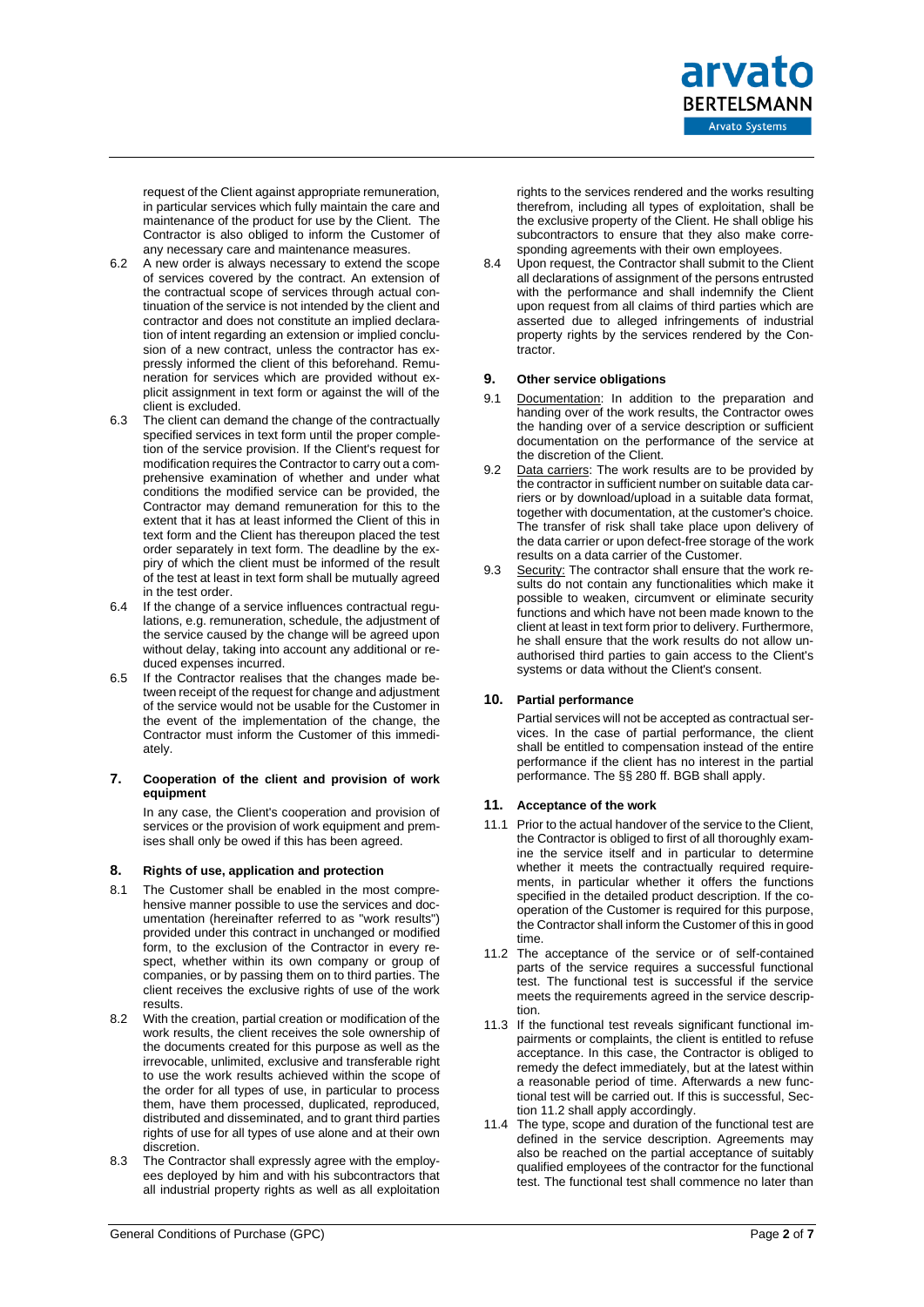on the fifth working day after receipt of the notification of functional capability. At the request of the Customer or the Contractor, the functional test shall be extended appropriately if necessary. A protocol in text form shall be drawn up which records the performance of the functional test and its results. The protocol shall be signed by the contractor and the employee nominated by the customer.

- 11.5 If different points in time are agreed for partial performances to bring about operability, the function test shall be limited to the partial performance in each case. Upon acceptance of the last partial performance, a function test, in which all partial performances are included, shall determine the contractual interaction of the programs.
- 11.6 If the systems or devices including programs specified in the performance specification are not yet available, the functional test can be carried out on comparable systems or devices by mutual agreement. If the Contractor has suitable systems or equipment including programs, these are to be used for the functional test as far as reasonable. The Contractor shall be reimbursed for the additional expenditure; this shall not apply if the Contractor is responsible for a delay in delivery of the corresponding systems and equipment including programs.
- 11.7 During the functional test, the customer keeps a test protocol in which each test measure and its result is documented. The test protocol must be countersigned by the contractor at the end of the functional test (in the case of a functional test lasting several days, in addition to the completion of each test day). If the Customer and the Contractor cannot agree on an amicable presentation with regard to individual points, the presentations of both parties must be documented.
- 11.8 If deviations from the performance requirements were detected during the functional test and the programs are nevertheless accepted, the deviations are recorded as defects in the test protocol or in the acceptance declaration. Acceptance may not be refused on the grounds of insignificant deviations.
- 11.9 If an extension of the functional test became necessary for reasons for which the Contractor is responsible, and if the extension exceeds 7 calendar days or a number of calendar days agreed in the performance specification, the Contractor shall pay a contractual penalty for each calendar day by which the functional test was extended, which shall be offset against further claims for damages, in the amount of 0.5% of the affected performance for each day of delay. The payment obligation is limited to 20% of the remuneration for the affected service.
- 11.10A contractual penalty paid by the contractor shall be set off against any further claim for damages. Further claims of the client remain unaffected in any case.

# **12. Provision of the service**

- 12.1 If the provision of services is owed by the Contractor, the obligation to provide the work results shall also include the installation and configuration of the work results, unless otherwise expressly regulated in the order.
- 12.2 For installation and configuration, the Contractor shall provide a sufficient number of employees to ensure fast and effective installation and configuration that does not interfere with the Client's business operations.
- 12.3 When the work results are used for the first time, the client is entitled to carry out a quality inspection of 30 working days from the completion of the installation.

Within these 30 working days, the Client is entitled to cancel the work results at any time if the contractually agreed functions of the work results are not fulfilled.

- 12.4 The Contractor shall support and train the Client's personnel to the necessary extent so that the Client is able to use the work results competently (instruction).
- 12.5 The client can demand further training from the contractor against payment of a fee customary in the market.

#### **13. Principles of personnel deployment**

- 13.1 The Contractor shall perform its services independently or with its own or third-party personnel (hereinafter referred to as "Personnel").
- 13.2 The Client is entitled to demand the replacement of the personnel employed by the Contractor with reasons, which may be given in writing, if the Contractor has repeatedly violated contractual obligations or if there is any other important reason in the personnel employed which prevents cooperation between the Client and the Contractor.
- 13.3 If the Contractor uses external personnel (such as freelancers or temporary workers), the Client may also demand the replacement of the external personnel with justification, if a further use is not reasonable for the Client. As the main contractual obligation to perform, the Contractor shall ensure and control on its own responsibility that any external specialists or subcontractors it employs are deployed and controlled in accordance with the statutory regulations. At the request of the Customer, the Contractor shall provide the Customer with documentation of the controls carried out and confirm their correctness in text form. Inconsistencies or missing confirmation proofs entitle the client to immediate extraordinary termination of the contractual relationship.
- 13.4 The Contractor must comply with the Client's request for the replacement of personnel without delay. The additional expenditure arising from the expansion or change of personnel shall be borne by the contractor.
- 13.5 In the individual contract, the contractor designates its own project manager as central contact person. This person controls the entire project work on the contractor's side. On the other hand, the client provides its own project manager as the central contact person for the entire project execution. This manager controls the entire project work on the part of the sold-to party.
- 13.6 Under no circumstances will the contractor's personnel be integrated into the client's business. The contractor shall remain solely responsible for such personnel to the full extent. There shall be no division of labour between the staff of the contracting authority and the staff of the supplier. The personnel employed by the contractor is not included in the internal holiday planning and representation regulations of the customer. Periods of deployment or service times are agreed exclusively with the project manager contractually appointed by the contractor. The contractor's personnel do not take part in internal meetings and events of the customer with company-specific content and events (e.g. presentation round, company party). The only possible participation is in project and technical meetings which are directly connected with the concretization of the contractual service, the provision of the service or the acceptance of the service. The Contractor as well as the personnel employed by him use his own operating resources, unless an objective reason makes the use of the Client's operating resources necessary (e.g. IT security, data protection).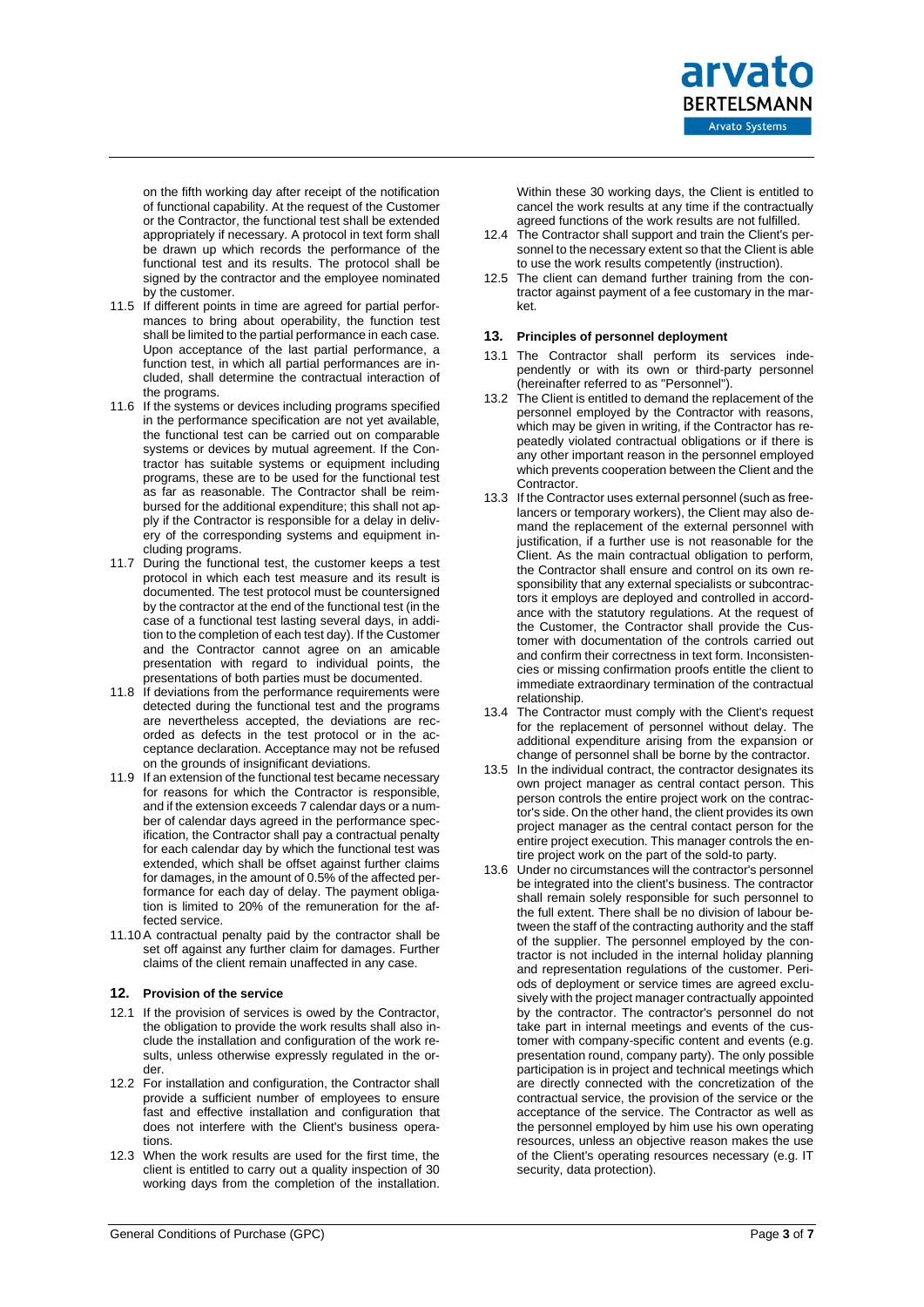- 13.7 No project-related coordination, instructions or comparable communication between the contractor's personnel on duty and the client's personnel takes place without the participation of the responsible project managers. The Contractor shall involve the Client's project manager for binding information and for all questions arising from the performance of the contract. The latter shall provide information and make or communicate decisions without delay. Decisions and information from other persons shall only be binding on the Contractor and his staff if they have been made or confirmed in writing by the Client's project manager.
- 13.8 In the event of any complaints about defects in the performance of the Contractor, the Contractor's project manager is the sole contact person for the Client's project manager. No complaints about the performance of the contractor shall be made to the contractor's other personnel.
- 13.9 The Contractor shall ensure that all personnel employed by it has taken note of the regulations regarding confidentiality, data protection, plant security, the information sheet on the Federal Data Protection Act, the flyer for emergencies and the Customer's information security guidelines and complies with the regulations accordingly.
- 13.10 Upon request, the Contractor shall inform the Client at a reasonable interval about the status of the project and compliance with the contractual requirements and shall report interim results. In addition, the Customer may request to inspect the relevant documents and extracts thereof.

# **14. Personnel deployment for end customers**

- 14.1 If the Contractor provides services to an end customer of the Client within the scope of this Agreement, the Contractor and the Client shall each remain solely responsible for their personnel. This means that neither the personnel of the Customer nor the personnel of the Contractor will be integrated into the operation of the end customer. Furthermore, there is also no cooperation based on the division of labour and no direct communication between the personnel of the contractor, the client and the end customer.
- 14.2 Every project-related coordination, instruction or comparable communication with the end customer is carried out solely by the responsible project manager of the client. This person is the exclusive contact person for both the end customer and the contractor's project manager with regard to the services provided at the customer's end customer under this agreement. In all other respects, the above provisions of Section 13 shall apply mutatis mutandis.

# **15. Subcontractor**

- 15.1 The Contractor has the right to commission other companies as subcontractors to carry out the services provided for in the service description, after the Client has given its written consent prior to the commissioning, and the Contractor has obligated the subcontractor in writing to maintain secrecy in accordance with Section 24 and has ensured that the rights to the work results are transferred to the Client. These contractual agreements shall be presented to the Customer upon request. Any additional expenditure arising from the assignment of subcontractors shall be borne by the Contractor.
- 15.2 The Contractor shall ensure that all subcontractors used by him have taken note of the regulations submitted to the Contractor regarding confidentiality, data protection, plant security, the information sheet on the

Federal Data Protection Act, the flyer for emergencies as well as the IS policy of the Customer and comply with the regulations accordingly.

- 15.3 The provisions of Section 15.1 shall apply accordingly, in particular to subcontracts by the Contractor to sole traders/companies, freelancers and other forms of selfemployed persons (hereinafter referred to collectively as "Freelancers") who do not have any employment subject to social insurance contributions. If the Contractor intends to use a freelancer to perform the services specified in the service description, the Contractor must ensure that the Client has given its written consent to the subcontracting before using a freelancer to perform the services. The consent is explicitly bound to the text form. Scanned letters can be sent in advance by fax / e-mail, as long as the subsequent sending of the original takes place.
- 15.4 If the Contractor uses a freelancer to provide services for the Client without the Client's prior written consent, the Contractor shall pay an immediately payable contractual penalty of EUR 50,000.00 (in words: fifty thousand euros) to the Client. The Customer is also entitled to extraordinary termination without notice.
- 15.5 Within the framework of IT projects, the Customer is frequently and increasingly obliged to name the Customer's subcontractors to be used as vicarious agents, stating their company and address as well as, if applicable, the first and last names, contact data and job descriptions of the Contractor's employees to be used in the direction of the Customer's end customer. The Contractor hereby consents to such a designation as subcontractor by the Customer and authorizes the Customer to forward the relevant information to the Customer's end customer.
- 15.6 In all other respects, the provisions of sections 13 and 14 shall apply in full to all subcontractors (sections 15.1 and 15.2) used by the Contractor.

# **16. Minimum wage**

- <span id="page-3-0"></span>16.1 The contractor is obliged to pay his employees the statutory minimum wage. At the request of the Client, the Contractor shall prove to the Client that this obligation has been fulfilled by submitting suitable documents (in particular documents pursuant to Section 17 (1) Mi-LoG, clearance certificate from the competent social security or holiday fund, etc.) within 14 days of termination of the present contractual relationship for the entire duration of the contract up to six months.
- <span id="page-3-1"></span>16.2 The Contractor shall indemnify the Client from all claims of third parties (in particular employees of the Contractor, Client's customers, Federal Employment Agency) in connection with the violation of the obligation to pay the statutory minimum wage on first demand.
- 16.3 The Contractor shall be obliged to oblige any subcontractor to pay the statutory minimum wage and release the Client from work to the same extent as the Contractor itself is obliged to do under sections [16.1](#page-3-0) and [16.2](#page-3-1) If the subcontractor in turn uses subcontractors, the Contractor shall ensure that all subcontractors are also obliged to pay the same.
- 16.4 The contractor is liable to the client for all claims of third parties arising from the violation of the obligation to pay the statutory minimum wage by subcontractors.

# **17. Compensation**

17.1 All agreed prices are exclusive of the legally applicable sales tax and include all incidental expenses, in particular travel expenses, travel times, transport costs and customs duties.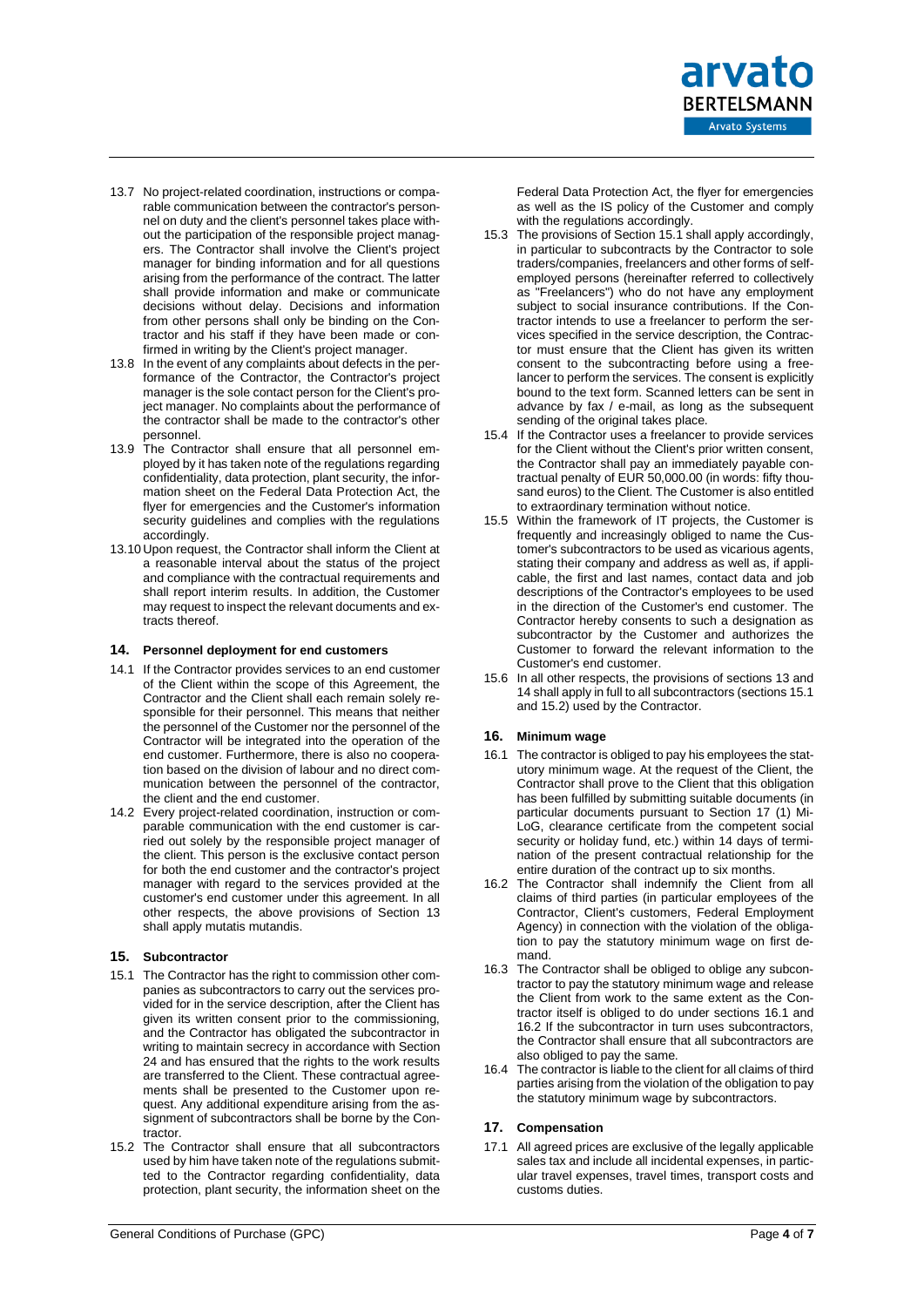

- 17.2 In case of wrong, bad or partial deliveries, the client is entitled to refuse payment until proper fulfilment.
- 17.3 Subject to a deviating regulation, the remuneration is due for payment 30 days after receipt of a verifiable invoice, but in principle only after acceptance of the services owed. The invoice must contain the order number of the client as well as, if no lump-sum remuneration has been agreed, details of the service provision (including time, place, service provided).
- 17.4 In the event of payment within 14 days of receipt of the auditable invoice, the contractor shall grant the client a discount of 3% on the invoice amount.
- 17.5 The Contractor shall only be entitled to withhold payments or services and work results or to offset them against counterclaims if the claims asserted by the Contractor from the same legal relationship have either been acknowledged by the Client at least in text form or a legally binding decision has been made in legal proceedings. The assignment of claims of the contractor against the client to third parties is excluded.
- 17.6 The customer is entitled to offset the contractor's claims against all claims of the companies of the Arvato Systems group of companies affiliated with the customer. Furthermore, the customer is also entitled to set off his claims against counterclaims that the contractor has against one of the companies of the Arvato Systems group of companies affiliated with him. This also applies if one party agrees to pay in cash and the other party agrees to pay by bill of exchange or other services on account of performance, and the due dates are different. If necessary, the contractor will receive information on the current status of the companies of the Arvato Systems group of companies on request.
- 17.7 In principle, the services provided by the contractor are remunerated by the contracting authority either on a time and material basis or at a fixed price.
- 17.7.1 Unless otherwise agreed, the following provisions shall apply to remuneration on a time and material basis:
	- a) A remuneration according to expenditure agreed in the contract is the remuneration for the time spent on the services owed under the contract.
	- b) Remuneration on a time and material basis shall be due upon receipt of a verifiable invoice, the proof of performance signed by the contractor and countersigned by the client, and after successful quality testing.
	- c) The signature of the performance record by the client does not yet indicate that the work has been performed in the required quality.
	- d) The quality inspection shall be carried out after the conditions mentioned in point c) have been fulfilled, at the latest upon written and unobjectionable receipt by the Customer or its end customers.
	- e) Travel time for business trips from the place of assignment will be charged at 50% of the respective hourly rate. There are no further claims for compensation for travel time.
- 17.7.2 Unless otherwise agreed, the following regulations apply to the remuneration at a fixed price:
	- a) A fixed price agreed in the contract is the remuneration for all services owed under the contract.
	- b) A fixed price is due after complete provision of the service and successful quality inspection.

# **18. Default, Non-Performance**

18.1 In the event of default, the client is entitled to the statutory claims. Interest on arrears shall be charged at 9 percentage points above the base interest rate stipulated in § 247 BGB. In addition, in the event of default by the Contractor, the Customer shall be entitled to demand a contractual penalty of 0.5% of the total order value per commenced calendar day of default.

- 18.2 The Contractor is obliged to inform the Client immediately and comprehensively about the existence of facts which endanger the proper performance of the service. This applies in particular if these facts could lead to the contractor being in default with the provision of his service.
- 18.3 If the Contractor exceeds an agreed delivery date by more than 7 calendar days, the Client is entitled to withdraw from the contract immediately.
- 18.4 The contractual penalty can be claimed until the final payment of the remuneration.
- 18.5 A contractual penalty paid by the contractor due to delay shall be set off against a further claim for damages.
- 18.6 Further claims of the client in case of default remain unaffected.
- 18.7 In the event of refusal of performance or in the event of discontinuation of performance by the Contractor without good cause, a contractual penalty of EUR 50,000.00 (in words: fifty thousand euros), but not exceeding the value of the order, shall be due for payment immediately. If no fixed amount has been agreed as remuneration for the performance, the originally estimated expenditure shall be deemed to be the contract value for the calculation of the contractual penalty. The assertion of further damages shall remain unaffected.

#### **19. Qualitative deficiencies in the provision of services**

19.1 If the service is not provided, not provided in accordance with the contract or provided in a defective manner and if the contractor is responsible for this, he is obliged to provide the service in accordance with the contract within a reasonable period of time without additional costs for the client. A prerequisite is a complaint by the client, which must be made within 2 weeks of knowledge. If the service cannot be provided in accordance with the contract for reasons for which the Contractor is responsible within the reasonable period of grace to be set by the Customer, the Customer shall be entitled to remedy the defect itself, have it remedied by third parties or terminate the contract without notice at the expense of the Contractor. In this case, the Contractor shall be entitled to remuneration for the services rendered on the basis of the contract until the termination becomes effective. The remuneration shall only be waived for those services for which the Client proves within 4 weeks after the declaration of termination that they are not usable and of no interest to him.

The statute of limitations for claims arising from qualitative deficiencies in performance is suspended if the parties negotiate the existence or scope of **such** deficiencies or if the contractor himself checks the existence of a deficiency. The suspension of the statute of limitations shall be terminated if the Contractor notifies the Client in text form that the negotiations have ended or the result of the examination is sent by the Client or the Contractor refuses to continue the rectification of defects in text form. The resumption of the negotiation, examination or correction of defects shall again lead to the suspension of the limitation period.

- 19.2 The right to extraordinary termination for good cause remains unaffected.
- **20. Defects (notification of defects) / Warranty for work services**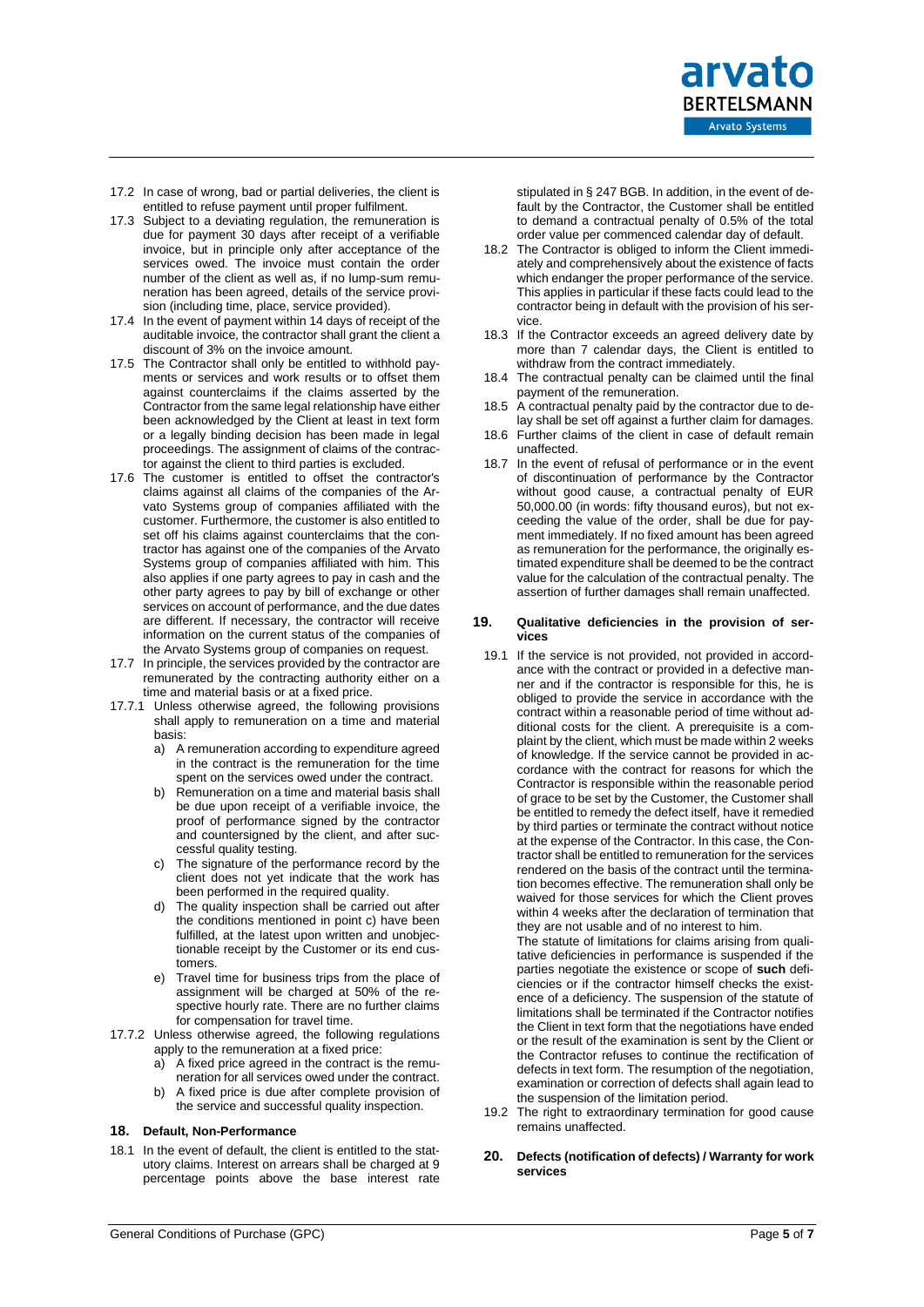arvato **BERTELSMANN Arvato Systems** 

- 20.1 § 377 of the German Commercial Code (HGB) shall apply in such a way that the customer is obliged to give notice of defects within one week of acceptance, insofar as a defect was identifiable in the course of random checks of an appropriate scope. Visible transport damage shall be reported immediately, at the latest within one week. Payment of the remuneration does not constitute approval of the service.
- 20.2 The client is entitled to the full statutory warranty claims.
- 20.3 During the warranty period, the Contractor shall remedy defects immediately.
- 20.4 The warranty period shall begin to run again if the defect is rectified.

#### **21. Force majeure**

21.1 If the contractor is not able to provide the service in due time due to force majeure (war, riots, strikes, lockouts, fire and floods), the client may choose to withdraw from the contract instead of unilaterally extending the deadline for the contractual provision of the service.

#### **22. Liability**

- 22.1 If the customer demands compensation for damages instead of performance, the claim to performance shall not lapse until the contractor has paid the compensation.
- 22.2 In all other respects the statutory provisions apply

#### **23. Third-Party rights**

23.1 Insofar as the work results delivered by the contractor violate the rights of third parties and this at least slightly negligent violation of rights is based on a performance of the contractor, the contractor undertakes to indemnify the client from all claims of third parties raised thereupon as well as from all costs associated with the legal defence, including the costs for an adequate licence acquisition on first request.

# **24. Confidentiality**

- 24.1 The Contractor undertakes to keep secret all information (e.g. business and trade secrets, data, technical and commercial information of any kind) which it has come to know about the Client and the order within the framework of this contractual relationship, whether verbally, in writing, in electronic or any other form, even beyond the duration of the contractual relationship, and to maintain secrecy about this information. The information must be stored in such a way that any misuse is excluded.
- 24.2 The Contractor shall be obliged to hand over this information and documents (including any copies) to the Client at the Client's request, but at the latest upon completion of the respective service.
- 24.3 Furthermore, the Contractor warrants that its employees, consultants and other vicarious agents who are entrusted with the execution of the contract and who receive information pursuant to Section 24.1 are bound to secrecy in writing.
- 24.4 The Contractor shall ensure that he and the persons entrusted by him with the processing or fulfilment of this contract and with the provision of services in accordance with a service certificate only use computers for this purpose, whose hard disks or comparable storage media (SSD etc.) are continuously encrypted by an application corresponding to the current state of the art until the respective service is completed.
- 24.5 The obligations under this clause are unlimited in time.

#### **25. Data protection and security**

- 25.1 The Contractor shall ensure that all persons entrusted with the performance of this contract observe the statutory provisions on data protection and are demonstrably obliged to maintain data secrecy in accordance with the rules on data protection.
- 25.2 In the case of order processing, a separate agreement shall be concluded between the contracting parties.
- 25.3 The client expressly does not give his consent to the use of the contact data for advertising purposes. Any disclosure, transmission or other use of the client's contact data is expressly prohibited.
- 25.4 The Contractor undertakes to take all necessary measures to ensure information and operational safety and quality assurance at the Client's premises during the performance of the contract. The relevant guidelines and information sheets of the Customer shall apply, which shall be made available to the Contractor at the latter's request.

#### **26. Term / Termination**

- 26.1 This Agreement shall commence on the date of signature by both parties, unless otherwise agreed.
- 26.2 Insofar as the Contractor is obliged to provide services and unless otherwise agreed in the respective individual contract, the Client may terminate the individual contract at any time with a notice period of 2 weeks.
- 26.3 The right of both contracting parties to terminate the contract for good cause remains unaffected.

# **27. Insurance**

- 27.1 The Contractor undertakes to maintain a business liability insurance throughout the entire duration of the contract, the scope and amount of which is appropriate to its liability risks under this contract.
- 27.2 Upon request of the Customer, the Contractor shall provide evidence of the conclusion and existence of the insurance policy and the payment of the corresponding premiums.

#### **28. Audit**

- 28.1 The Client is entitled to carry out an audit itself or through a commissioned third party, once a year, after timely notice and during business hours, at the Contractor's business premises in order to check the Contractor's compliance with the contractual obligations.
- 28.2 The confidentiality of the contractor's information shall be maintained and appropriate security provisions shall be taken into account.
- 28.3 The Contractor is obliged to grant access to all systems, books, records, business processes and facilities that the Client requires in order to conduct a proper and thorough inspection. The contractor shall provide the necessary cooperation in such an inspection.

# **29. Final provisions**

29.1 This agreement can only be transferred to third parties in text form by means of electronic signature (in accordance with eIDAS requirements) with the consent of the other party. On the part of the customer, third parties in the sense of this clause are not the companies affiliated with Bertelsmann SE & Co KGaA, Gütersloh, group companies (§§ 15 ff. AktG) and Bertelsmann SE & Co KGaA itself.